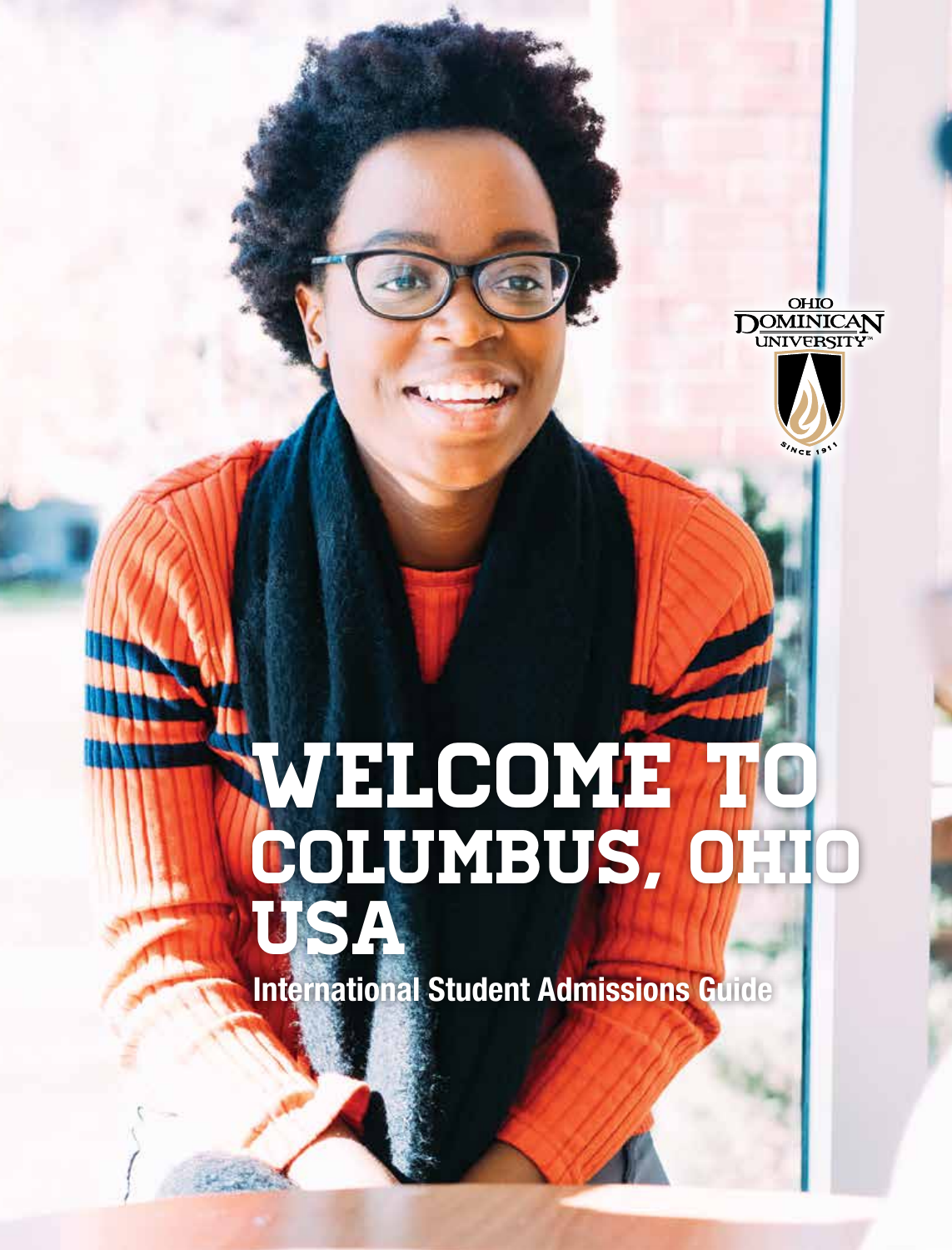

Ohio Dominican University is proud to welcome students from around the world. Our close-knit community embraces diversity, and we're committed to providing you resources, programs and support to help you grow personally, professionally and spiritually.

### 1,500 Students

W

39 Market-Driven Majors

6 In-Demand Graduate Degrees

- 99% of Undergraduate International Students Receive Financial Aid
- **30** Countries Represented
- 11:1 Student-to-Faculty Ratio

75 Acre Campus

79% of Classes Have Fewer than 30 Students

Central Ohio's Only NCAA Division II Athletics Program

### **Why Columbus, Ohio?**

Because it's a great place to live, work and study. Whether you're looking for amazing internships and jobs, great shopping and dining options, or exciting entertainment, the United States' 14<sup>th</sup>-largest city has it all.

- 15 Fortune 1000 companies and 4 Fortune 500 companies
- The Big 4 Accounting Firms
- 4 Nationally Recognized Healthcare Systems
- 3 Professional Sports Franchises



### **Columbus is ranked the…**

- #1 City for Tech Workers (SmartAsset, 2019)
- #2 City for Finding a Job (Forbes, 2019)
- #3 City for New College Grads (SmartAsset, 2019)
- Top 5 City to Start a Career (USA Today, 2017)
- #7 City for Jobs (Glassdoor, 2017)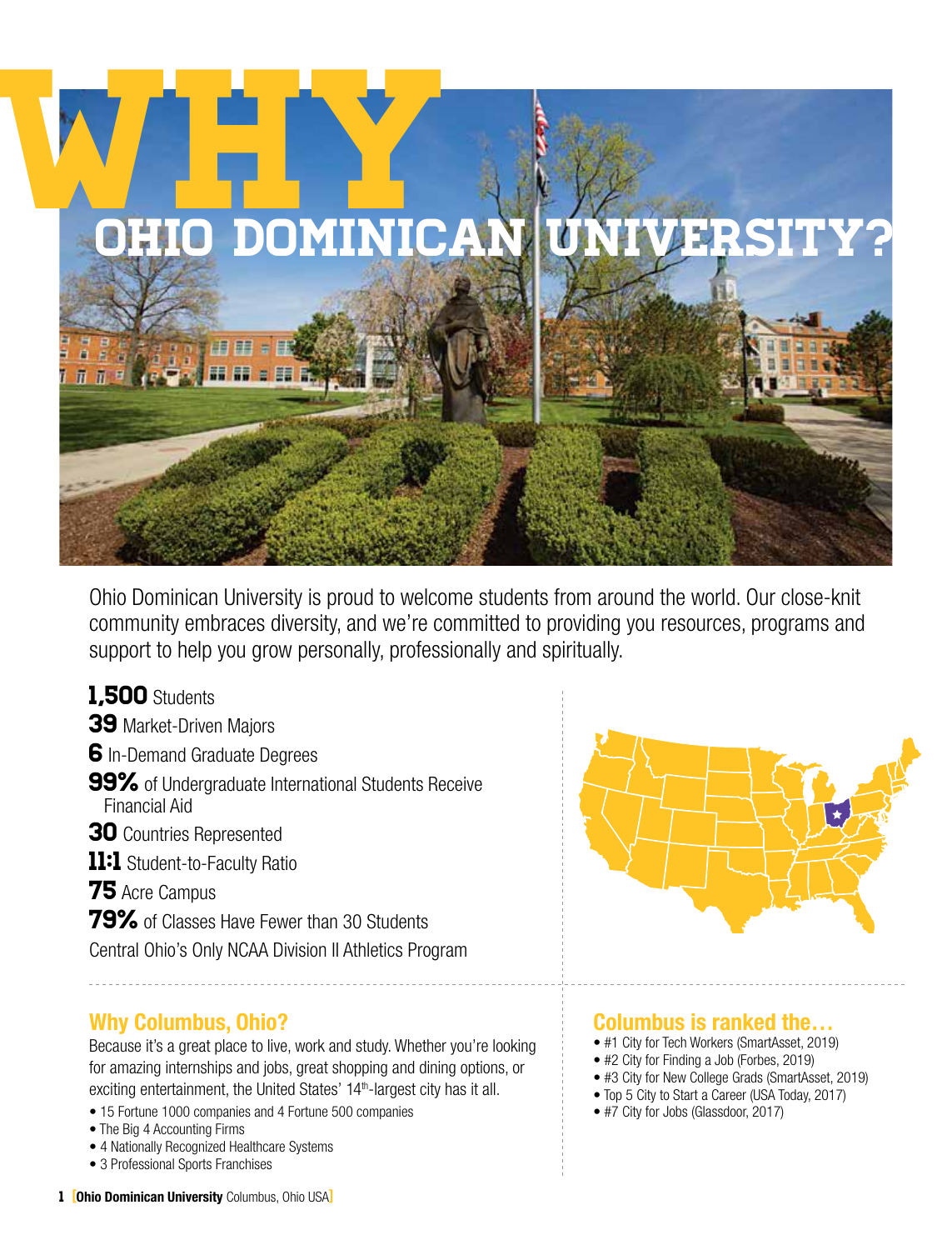### **Market-Driven Programs**

Prepare yourself for careers that are in demand. Our high-demand programs are the ones employers are looking for – right now. You'll learn from faculty who have real-world experience and success in their field. Plus, you'll get real-world, hands-on experience either in the classroom or through an internship.

- Business (MBA) Prepare for a successful business career – or to launch your own startup.
- Teaching English to Speakers of Other Languages (TESOL) – Prepare to meet the needs of students, regardless of their cultural or linguistic background.
- Risk Management & Insurance You'll be guaranteed an internship and job interview.
- Pre-Med Our Biology or Chemistry majors will prepare you for advanced study in medical school.





### **Accelerated Engineering Master's Program**

Want to pursue a career in engineering? Our new 3+2 partnership with the University of Dayton allows you to earn both your bachelor's degree and master's degree in engineering in just five years.

- Straightforward Attend ODU for three years, then UD for two.
- Assured\* Receive acceptance to the  $3+2$ program when accepted at ODU.
- Affordable Receive generous financial aid at UD. They'll also waive your graduate school application fees.

*\*Students must maintain certain academic standards during their undergraduate study.*



**14 Being from another country,<br>my friends and roommates** my friends and roommates have taught me about American culture. I've learned so much – and I'm having so much fun!**"**

**Young Woo Ha** » Yongin-Si, South Korea Finance Major

### **Undergraduate Majors**

Accounting Art Art Education Biology Biopsychology Business Administration **Chemistry** Chemistry Education Computer Science Criminology & Criminal Justice Cross-Disciplinary Studies, Bachelor of Arts Cross-Disciplinary Studies, Bachelor of Science Early Childhood Education **Economics** Educational Studies Engineering *(via partnership with U. Dayton)* **English** Environmental Science Exercise Science Finance Graphic Design **History** Integrated Language Arts Education Integrated Mathematics Education Integrated Science Education Integrated Social Studies Education Intervention Specialist (Mild/Moderate) Intervention Specialist (Moderate/Intensive) Life Science Education **Mathematics** Middle Childhood Education Philosophy Political Science Psychology Public Relations & Marketing Communications Risk Management & Insurance Social Work Sociology Software Engineering Sport Management Theology

**Undergraduate Pre-Professional Programs** Pre-Law Pre-Med

### **Graduate Degrees**

Master of Arts in English *(online only)* Master of Arts in TESOL Master of Arts in Theology Master of Business Administration\* Master of Education – Educational Leadership Master of Science in Sport Management\* *(online only)*

*\*Available in 4+1 accelerated track*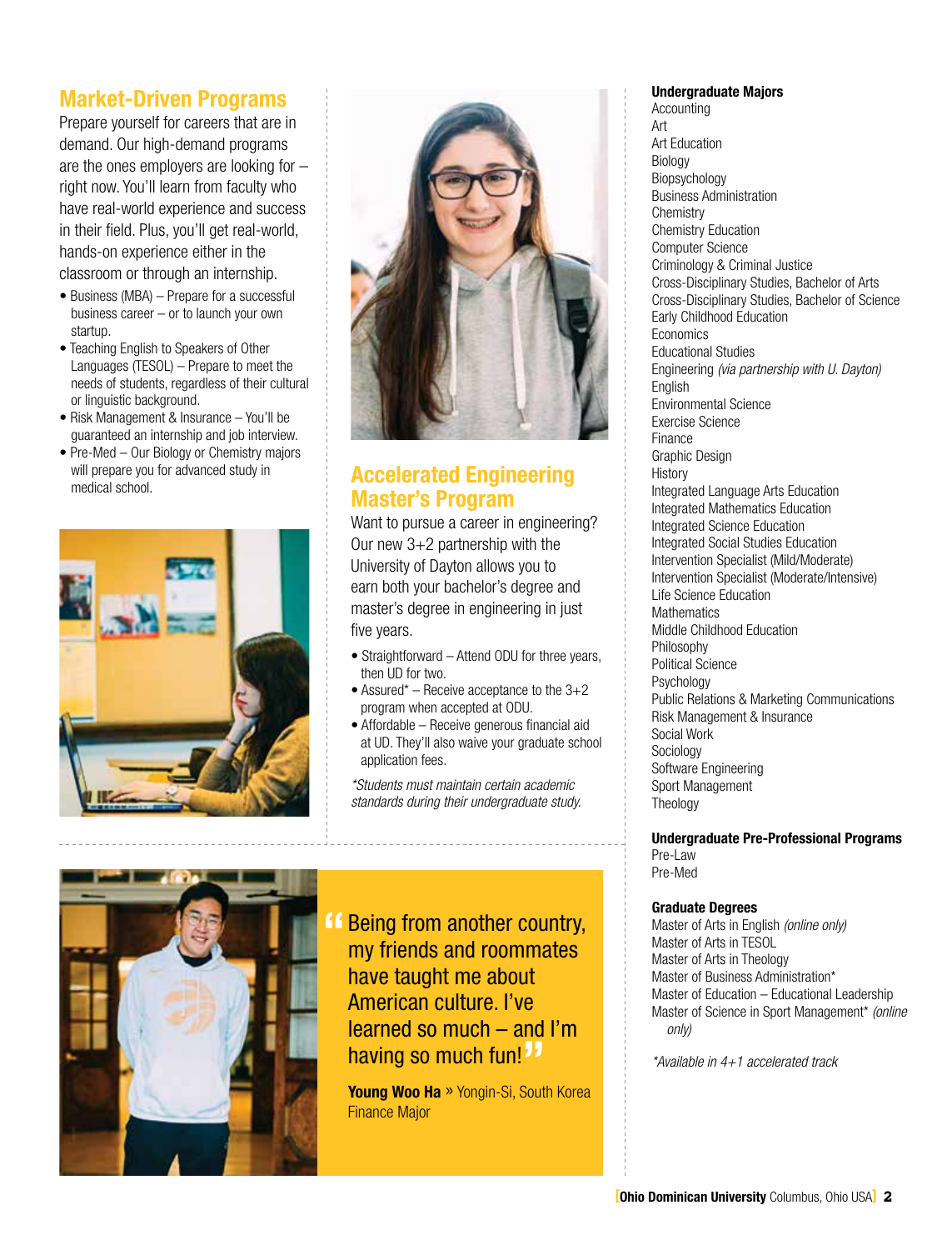## Exciting Opportunities in Columbus



Take advantage of your opportunity to live in Ohio's capital city. Attending college in Columbus means you get to learn first-hand why CNN Money ranked it the No. 1 city for fastest wage growth. It's home to four Fortune 500 companies and 15 Fortune 1000 companies, and we make it a priority to create relationships with many of them. We even host one of the most popular college job fairs in the area.

### We're Proud of Our Connections with:

- Nationwide Children's Hospital
- Encova Mutual Insurance Group
- Nationwide Mutual Insurance Company
- Columbus Blue Jackets (National Hockey League)
- Columbus Clippers (Minor League Baseball)

### **Preparing You for What Lies Ahead**

At ODU, you won't just earn a degree – you'll also prepare for the next important phase of your life after college. Our Career Development Center will equip you with the skills and knowledge you need as you embark on that exciting journey. In fact, **85%** of our international students participate in internships and work while attending ODU.

### **The Perfect Place for Real-World Experience**

At ODU, you'll have opportunities to gain real-world experience before you graduate. Internships are one of the best ways to explore your options and put your skills to work. A majority of our students participate in internships.

### Internship Opportunities Include:











**OhioHealth** 











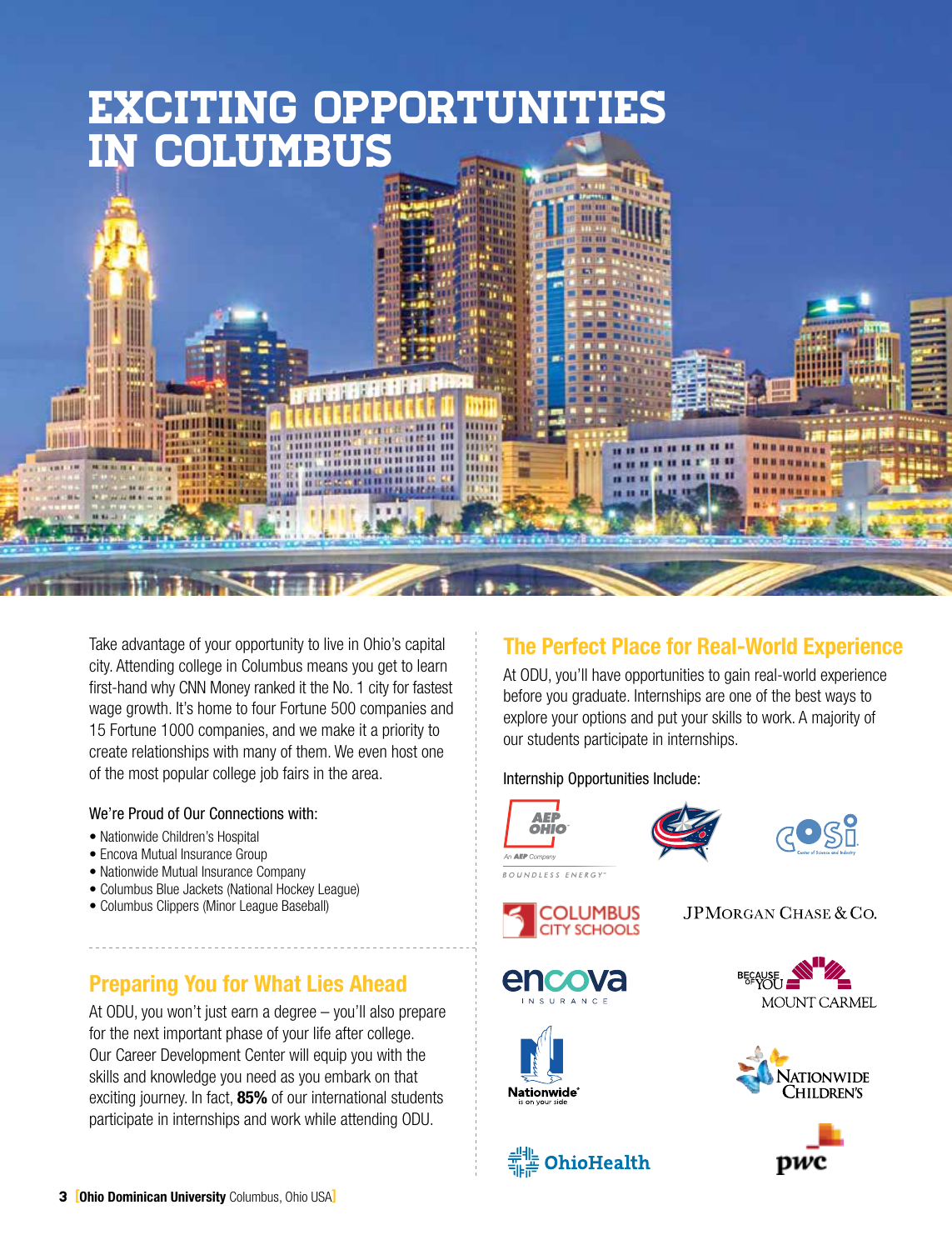# Admission Requirements

### **How to Apply**

- Complete an online application at ohiodominican.edu/Apply.
- Provide all required documents.

### Required Documents

- High school and/or university transcripts
- Proof of English proficiency (nonnative English speakers only)
- Copy of passport
- Evidence of financial support
- Graduate applicants: Program-specific requirements

### English Proficiency Requirements **Undergraduate**

- IELTS 6.0 / TOEFL 70 or higher or
- SAT ER&W 500 or higher or
- Duolingo English Test accepted

### Graduate

- IELTS 6.5 / TOEFL 79 or higher or
- Duolingo English Test accepted

Students from English-speaking countries or students who have completed their education at an English-medium school are waived. Other language tests are considered on a case-by-case basis.

### **Important Deadlines**

- $\bullet$  June 1 Completed applications for the August term must be received.
- November  $1$  Completed applications for the January term must be received.





**14 The professors and students<br>at Ohio Dominican are so** at Ohio Dominican are so friendly, they make campus quickly feel like home.**"**

**Yuran Won** » Seoul, South Korea English & Business Administration Major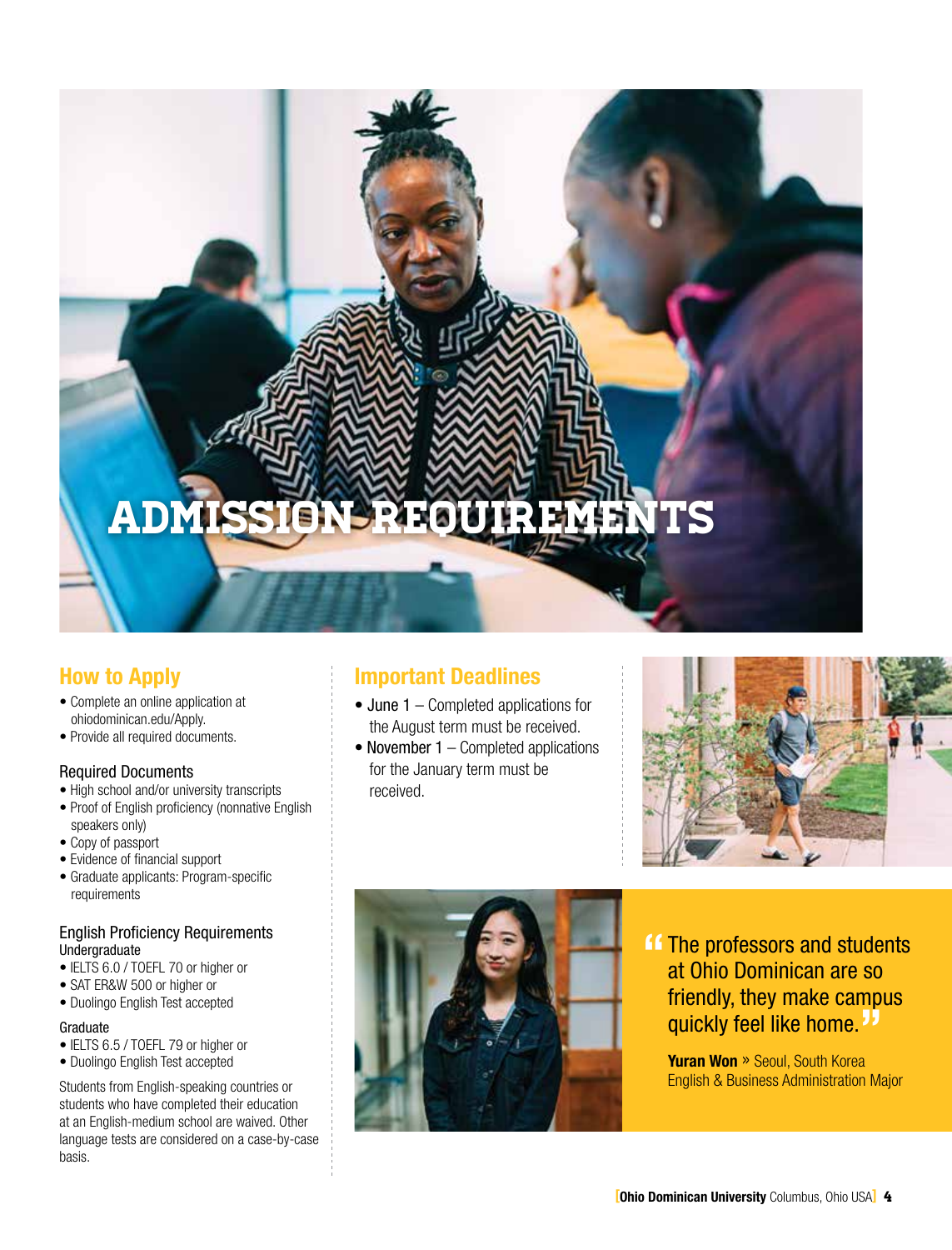# Scholarships, Financial Aid & Tuition

An ODU education isn't only outstanding – it's affordable. Approximately 99 percent of our undergraduate students receive some type of financial assistance, and you may qualify for one – or several – of our generous scholarships or financial awards. We're committed to matching you with the best financial aid package possible.

### **Available Undergraduate Scholarships & Awards**

- International Merit Scholarships: \$13,000 \$15,000/year
- Global Connections Grant: One year of free on-campus housing
- International Student Grant: \$2,000/year supplement for on-campus housing
- ODU Work Study Award: Up to \$2,000/year toward on-campus employment
- International Catholic High School Award: \$1,000/year
- Vietnamese Academic Excellence Award: \$2,000/year
- International Baccalaureate Award: \$2,000/year
- Additional awards available to those who qualify

### **Estimated Cost of Attending ODU**

The U.S. government requires international students to prove that they have the financial resources to study in the United States. The following is an approximate cost to attend ODU during the 2021–2022 academic year.

### **Undergraduate**

| Tuition & fees                            | <b>Before Scholarship</b><br>\$34,000/year | <b>After Scholarship</b><br>\$19,000/year |
|-------------------------------------------|--------------------------------------------|-------------------------------------------|
| Dormitory*                                | \$6,000/year                               | \$4,000/year                              |
| Meal plan                                 | \$5,400/year                               | \$5,400/year                              |
| Total estimated school fees               | \$45,400/year                              | \$28,400/year                             |
| Total estimated personal expenses**       | \$4,500/year                               | \$2,500/year                              |
| <b>Total estimated cost of attendance</b> | \$24,950/semester<br>\$49,900/year         | \$15,450/semester<br>\$30,900/year        |

### **Graduate**

| Tuition & fees                | \$11,500/year |
|-------------------------------|---------------|
| Room & board                  | \$12,000/year |
| Estimated personal expenses** | \$5,000/year  |

### **Total estimated cost of attendance \$28,500/year**

*\*First year of on-campus housing is FREE with the Global Connections Grant \*\*Health insurance, books, entertainment & personal needs*



**If I feel like I'm getting a**<br>areat education at Ohio great education at Ohio Dominican, and my professors are preparing me for an exciting career as a graphic designer.**"**

**Linwuch Chhour**» Phnom Penh, Cambodia Graphic Design Major

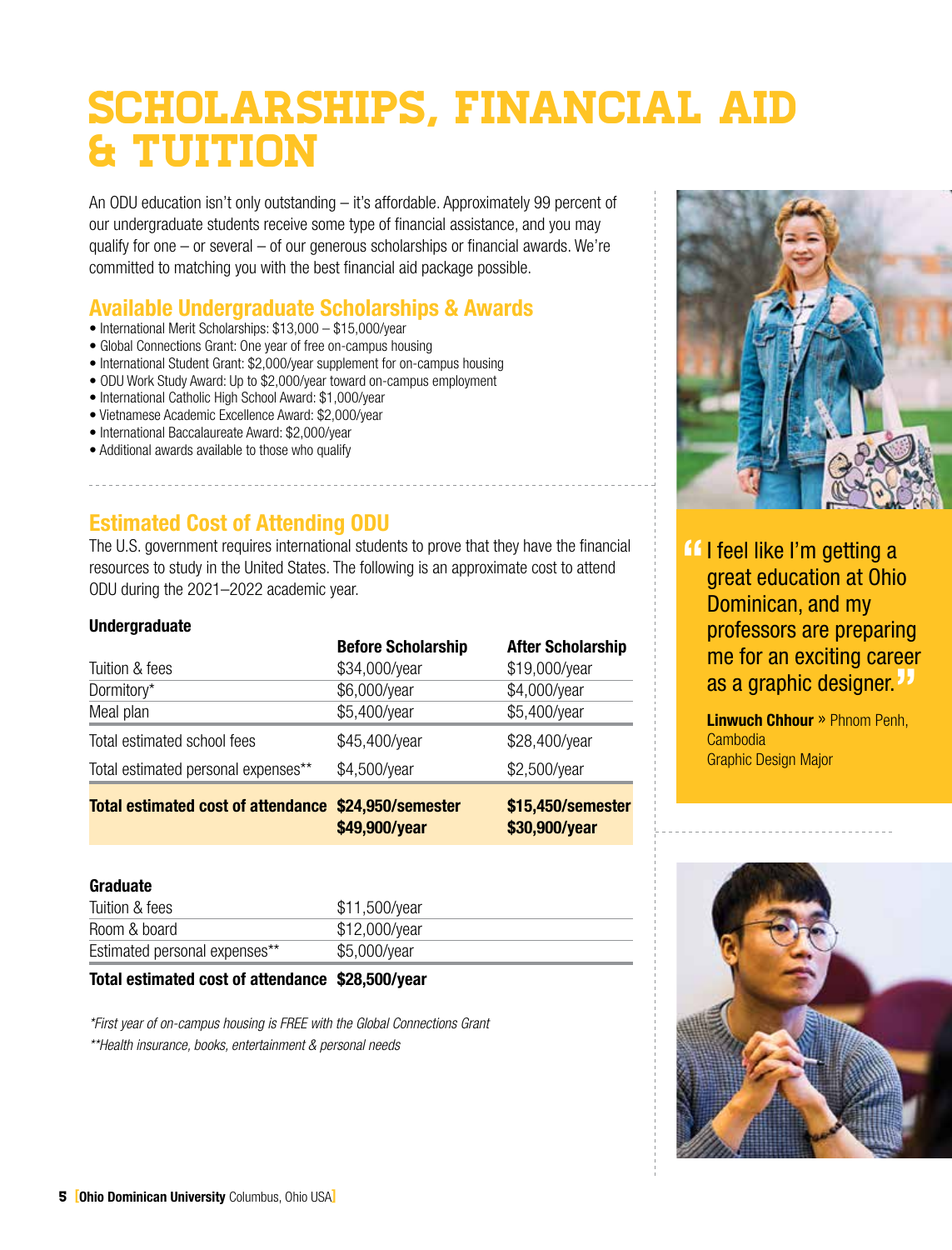

### Take the First Step Toward Becoming an ODU Panther

Are you ready to experience life at Ohio Dominican University? There's no better time to apply than right now. Best of all – it only takes minutes!

### **ohiodominican.edu/Apply**

### **Have Questions? Let Us Know!**

Want to learn more about attending Ohio Dominican – the admissions process, the student activities, the city, anything? We're happy to help!

**Phone:** +1 614-251-4646 **WhatsApp/Viber:** +1 614-915-1022 **Email:** international@ohiodominican.edu **Website:** ohiodominican.edu/International